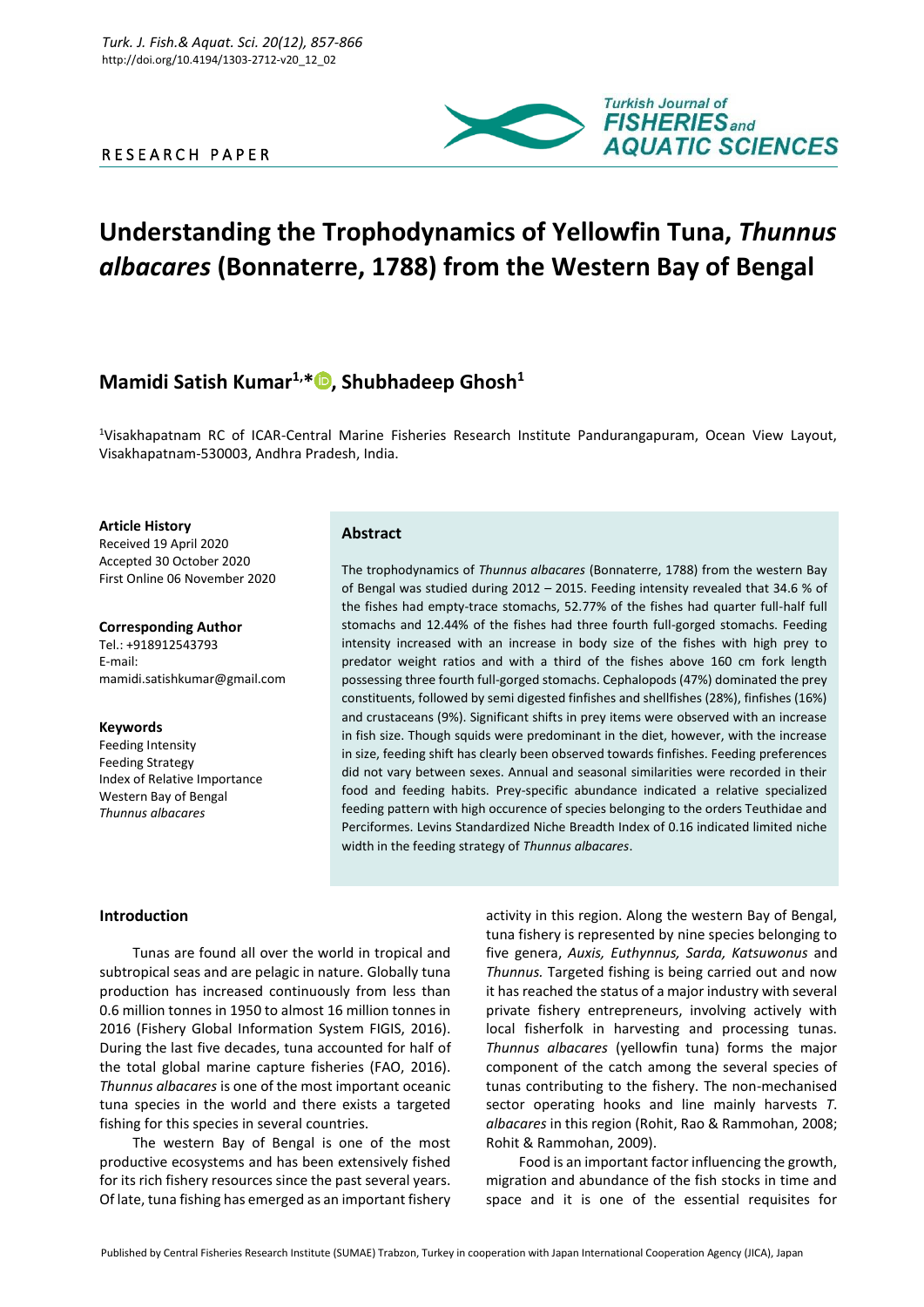continuance of their vital needs. The nature of food and feeding habits depends on its habitat in the ecosystem, and it also varies along with the age, time and area. Availability of preferred food contents in the ecosystem (predator-prey relationship) is the basis for its survival and successful recruitment. For successful management of fishery stocks, it is essential to have prior knowledge of food and feeding habits with age, time and area. *T*. *albacares* is an apex predator actively hunting for its prey. The ecological role of apex predators in marine food web is of paramount significance as it is critical in the assessment on the impact of fishing on ecosystems (Kitchell, *et al.*, 1999; Cox, *et al.*, 2002; Watters, *et al.*, 2003).

Few studies have reported the food and feeding habits of *T*. *albacares* from the Bay of Bengal (Vijaykumaran, *et al.*, 1992; Pillai, *et al.*, 1993; John, 1995; Govindaraj *et al.*, 2000; Somvanshi, 2002; Rohit, *et al.*, 2010; Rohit and Rammohan, 2009; Abdussamad *et al*., 2012; Pradeep, *et al*., 2014), albeit, with only two studies (Rohit *et al*., 2010; Rohit and Rammohan, 2009) from the western Bay of Bengal. All the above studies focussed only on qualitative and quantitative occurence on prey items with no in-depth analysis on the trophodynamics. The present study forms the first report from the region on annual, seasonal, size-wise and sex-wise analysis on the trophodynamics of *T*. *albacares*. Being an apex predator, *T*. *albacares*forms an important component of the food web, hence, information generated in the present study would be vital in understanding the structural changes brought about in the ecosystem when they are removed by fishing, therefore, facilitating ecosystem-based fisheries management.

# **Materials and Methods**

Samples of *T*. *albacares* were collected randomly during 2012-2015 from Viskhapatnam, Kakinada, Pudimadaka and Bheemunipatnam fish landing centres of Andhra Pradesh, India, along the western Bay of Bengal and their fork length (cm) and weight (g) and sex was recorded. Using information from log-sheets, it was understood that *T*. *albacares* were caught using gillnets (mesh size of 175 – 200 mm) and hooks and lines (hook number 3 using artificial baits) in locations with depths ranging from 30 m to beyond 200m, and at distances ranging from 25 nautical miles to 169 nautical miles from the shore. The temperature ranges in which they were caught varied from  $25^{\circ}$ C to  $29^{\circ}$ C. Additionally, stomachs for large sized fishes were also collected from the point of processing or marketing at fishing villages and near-by available processing units after taking relevant biological information on length and weight and sex. Altogether 1,412 samples in fork length ranging from 18 cm to 186 cm were analysed during the study period. The samples were analysed on the same day in which the fish was landed to negate the impact of digestion on stomach size and content. Feeding intensities in various months were studied by the degree of fullness of the stomach in relation to the size of the fish. Stomachs were cut open from the individual fish and the contents were processed and preserved for further identification and for obtaining the weight. Care was taken to eliminate artificial bait, if any, found along with the diet. Stomach state was assessed based on the distension and the degree of fullness and were classified as empty, trace, quarter full, half full, three fourth full, full and gorged. For the ease of presentation of results and for resolving ambiguities over closely related stomach states, the states were merged as empty trace, quarter full-half full and three fourth full-gorged. Prey weight in relation to predator weight (excluding stomachs with empty  $-$  trace amounts of prey) was estimated, additionally to assess feeding intensity. Feeding intensity, both stomach fullness and prey weight to predator weight was assessed size-wise (fork length), separately for fishes below 40 cm size, between 40 and 60 cm size, between 60 cm and 80 cm size, between 80 cm and 100 cm size, between 100 cm and 120 cm size, between 120 cm and 140 cm size, between 140 cm and 160 cm size and above 160 cm size. The IRI % (Index of relative of importance) (Pinkas, *et al*., 1971) was used to assess the diet contents. IRI % was calculated by summing the numerical and volumetric percentage values and multiplying by the frequency of occurrence percentage value. IRI % was evaluated annually, seasonally, sex-wise and size-wise. Significant differences in prey items between sexes were ascertained by ANOVA. Multivariate analyses on IRI % was carried out using PRIMER v. 6 (Clarke & Gorley, 2006). Variations in the dietary composition in the sexes were identified from the annual IRI % and the seasonal IRI%. Prior to statistical analysis of data, IRI % was square root transformed and Bray - Curtis similarity matrices were constructed, and hierarchical cluster analysis was performed. SIMPROF permutation was done to test the cluster significance in males and females.

Feeding strategy, the ability to specialize or generalize prey items was estimated using the method of Amundsen, *et al*., (1996). Prey-specific abundance was estimated as the percentage of a prey taxon comprised of all prey items in only those predators in which the actual prey occurs. The dietary niche breadth was estimated using the Levins Standardized Niche Breadth Index (Levins, 1968), which was estimated from Levins Niche Breadth Index. The index ranges from 0 to 1, with 0 signifying that the species consumes a single prey and 1 signifying that the species exploits available preys in equal proportions.

## **Results**

#### **Feeding Intensity**

Of the 1,412 specimens analyzed, in 34.6 % of the fishes, the stomachs were found to be empty - trace, in 52.77%, the stomachs were found to be quarter full-half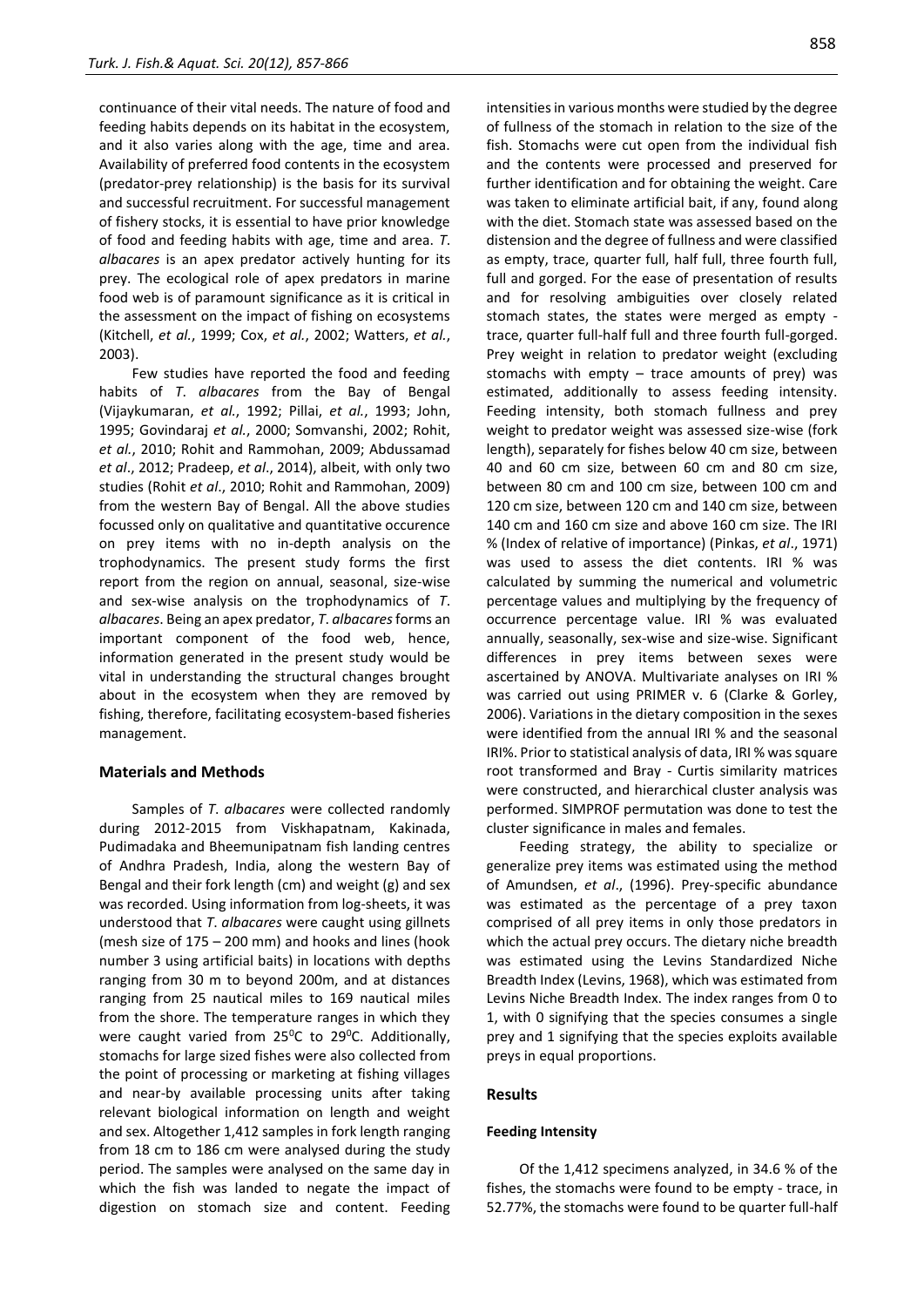full and in 12.44%, the stomachs were found to be three fourth full-gorged. The size-based analysis of diet (Figure 1) showed an increasing feeding intensity with increase in body size. Empty stomachs dominated in the lower size groups and decreased with an increase in fish size, with highest number of empty stomachs recorded in the smallest fishes and the lowest number of empty stomachs recorded in the largest fishes. Highest prevalence of quarter full-half full stomachs was observed in the middle to higher size groups (120 cm – 140 cm fork length). Feeding intensity was highest in the largest size fishes with a third of the fishes above 160 cm fork length possessing three fourth full-gorged stomachs. Similarly, the ratio of prey to predator weight also, increased with an increase in the size of the fish (Figure 2). The highest values were recorded in fishes above 140 cm fork length.

#### **Index of Relative Importance %**

Around 5,315 prey items were observed in the analysed samples. Prey items mainly consisted of cephalopods (47%), semi digested finfishes and shellfishes (28%), finfishes (16%) and crustaceans (9%) (Figure 3). Cephalopods, the most preferred prey, were contributed chiefly by squids. Occurence of squids in the stomachs were very high during November – March (IRI % of 68.22%) forming two-third of the diet constituents. Finfishes formed the second most abundant diet component and were reported throughout the year, with the highest occurence in the stomach in June (IRI % of 42.08%), followed by January – February (IRI % of 30.35%). Carangids, mackerel and deep water balistids and driftfishes were the most preferred finfishes. Among crustaceans, crabs and squilla were the most preferred prey. Crabs dominated the diet contents in

October (IRI % of 44.65%) and squilla during July – August (IRI % of 19.01%).

The size-based diet analysis showed a difference in feeding habit with increase in body size. *T*. *albacares* up to 40 cm fork length size were feeding mostly on squid, crab, squilla, paste shrimp and crustacean larvae. Significant prey fishes in this size class were ribbonfish, mackerel, juvenile tuna and whitebaits constituting less than 10% of the diet. Beyond 40 cm fork length sizes, *T*. *albacares* became more generalized feeders, feeding on a variety of food items. Despite the different habits, %IRI values indicated that squid was the most preferred item across all size classes with their proportion increasing with an increase in the size of the fish (average IRI% of 32.83). Crabs were consumed more or less equally by all sizes of the fish (average IRI% of 6.71). Though squilla, paste shrimp and crustacean larvae were favoured by smaller fishes of less than 60 cm in fork length, they were rarely preyed upon by fishes over 80 cm in fork length. The contribution of shrimps as prey was meagre (average IRI% of 2.49). Though squids were predominant in the diet, however, with the increase in size, feeding shift has clearly been observed towards finfishes. In fishes measuring 100 cm fork length and above, finfishes constituted around 20% of the prey items. Among finfishes, mackerel was the most preferred (average IRI% of 6.15), followed by sardines (average IRI% of 2.69), Indian scad (average IRI% of 2.15) and juveniles of little tuna (average IRI% of 2.0). The detailed size based major prey items are represented in Figure 4.

In the sex-based analysis of diet components (Figure 5), the IRI% showed statistically insignificant differences (P>0.05) in prey preferences between the two sexes. Squids formed 47.26% of the prey items in males and 41.24% in females. Crustaceans (crabs,



**Figure 1.** Size (fork length) based feeding intensity of *Thunnus albacares.*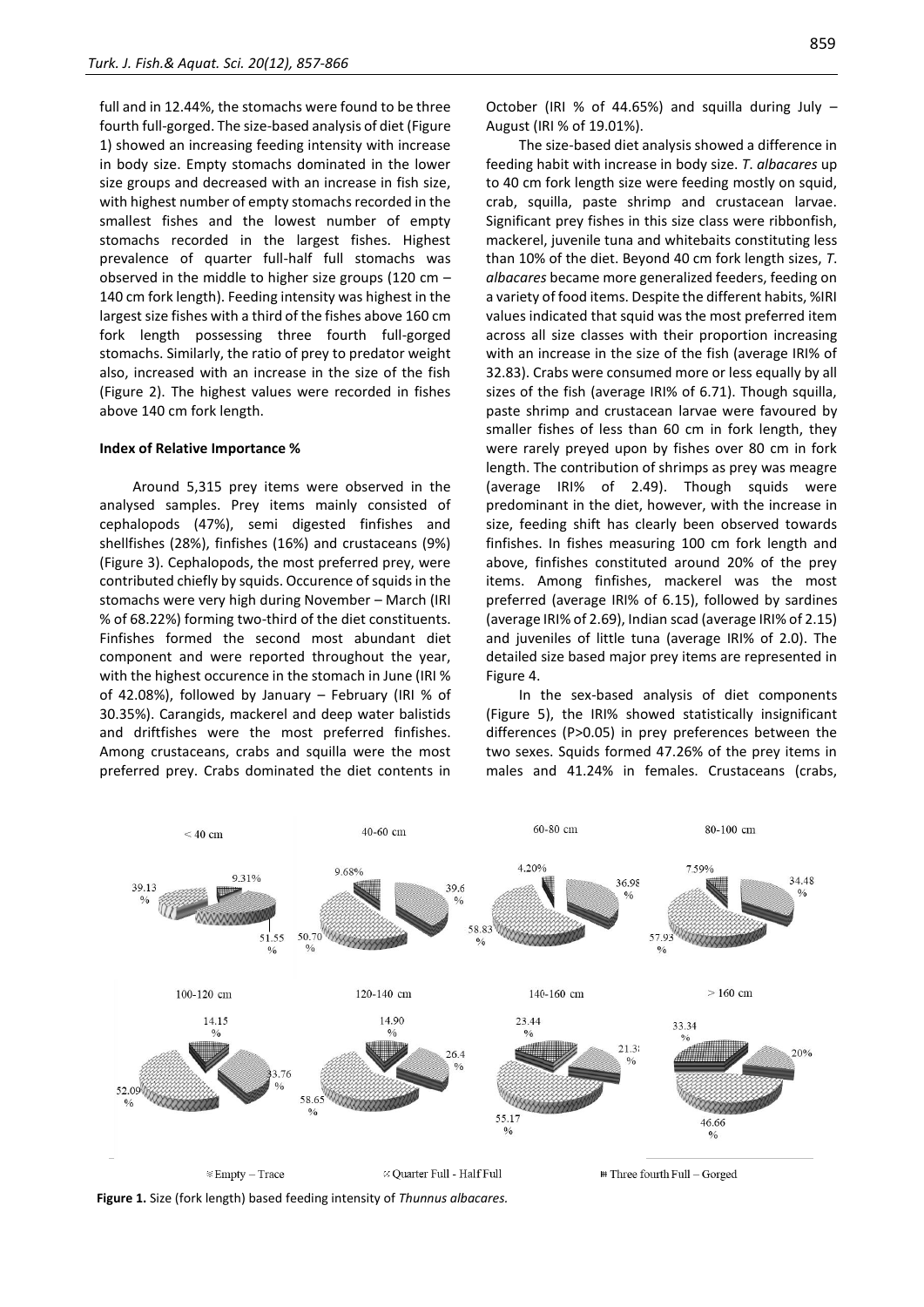

**Figure 2.** Prey to predator weight in different length classes of *Thunnus albacares.*



**Figure 3.** Index of relative importance (%) of various prey items encountered in the stomach contents of *Thunnus albacares* landed during 2012 – 2015.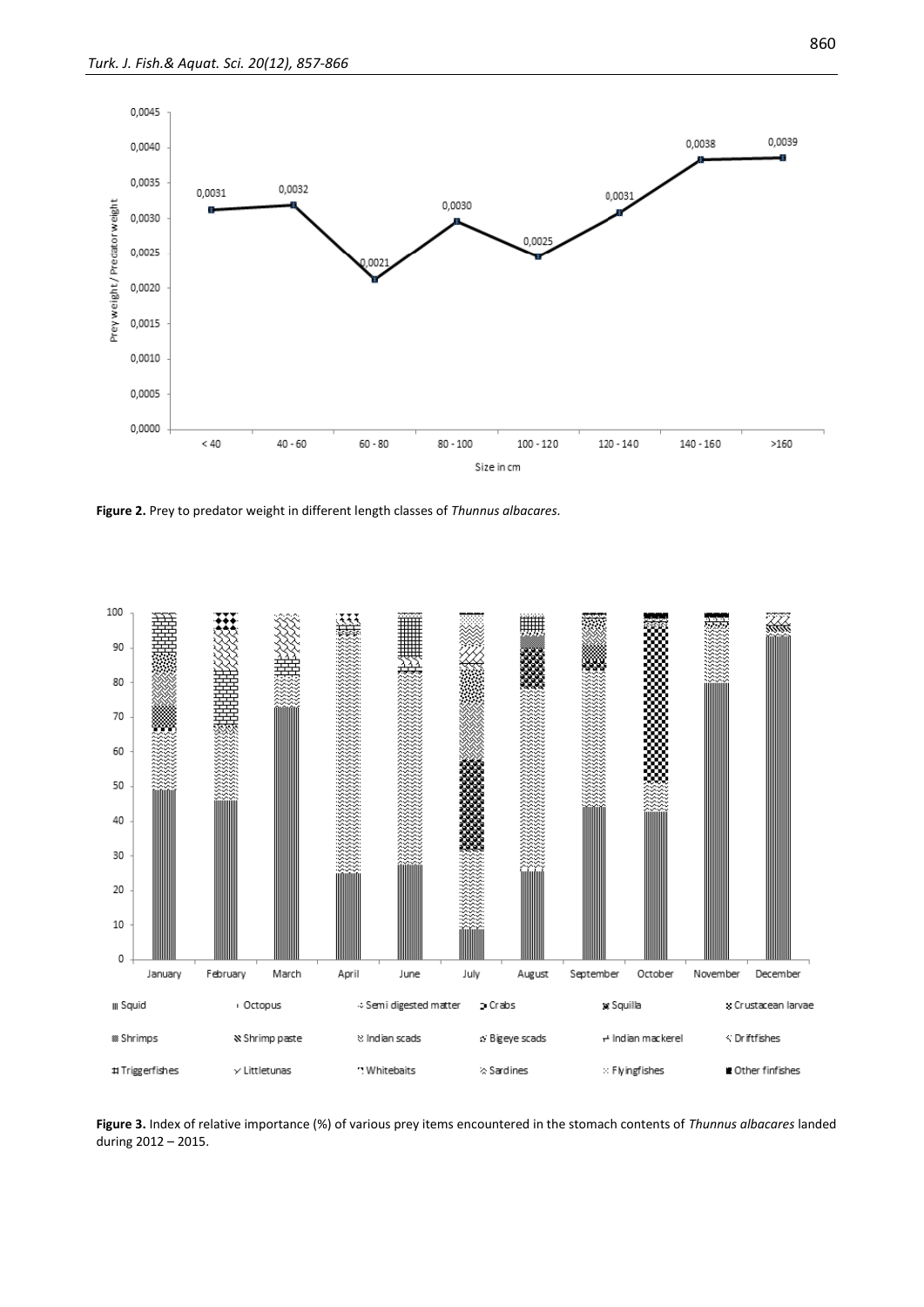

**Figure 4.** Size (fork length) based major prey items (IRI %) of *Thunnus albacares.*



**Figure 5.** Index of Relative Importance (%) of various prey items encountered in the stomach contents of males and females of *Thunnus albacares.*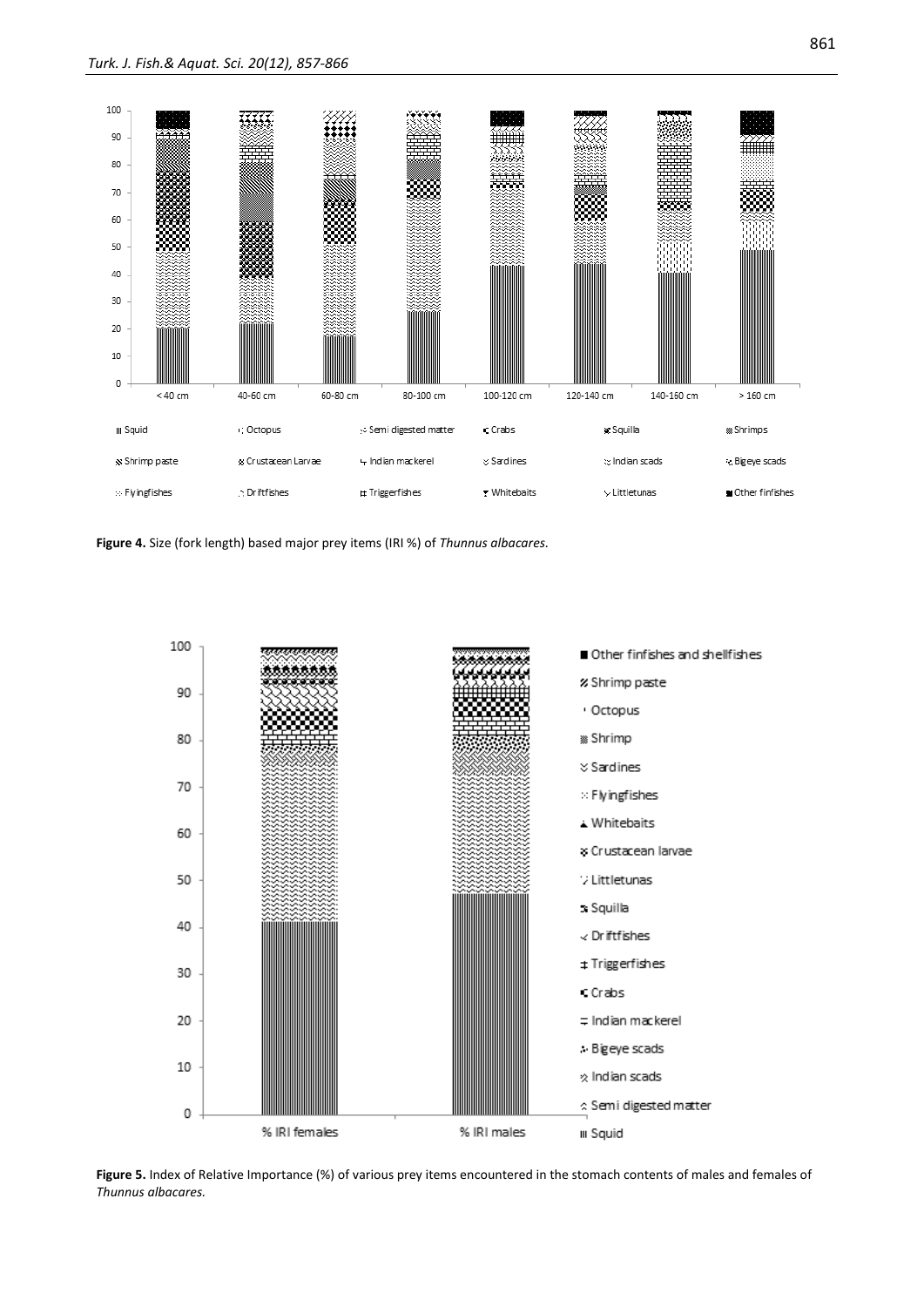squilla, shrimps and paste shrimp) constituted 8.01% of the diet in females and 6.64% in males. Teleost fishes as prey items formed 20.34% in males and 16.74% in females, with the differences contributed mostly by the higher consumption of carangids in males.

#### **Similarity/Dissimilarity Studies of IRI%**

Similarity Percentage of various prey items in stomachs of *T*. *albacares* was 71.36% for the years 2012 and 2015 (cluster 1), whereas during 2013 and 2014 (cluster 2), the similarity percentage of prey items was 71.21%. The dissimilarity percentage of annual prey abundance between the two clusters was 37% (Figure 6).

Based on Bray Curtis similarity model, month-wise cluster analysis of female (Figure 7) and male (Figure 8) prey abundance revealed the presence of three clusters. For females, cluster one was during February, March and June; cluster two was during November and December and cluster three was during January, April, August and September with similarity percentage values of 69.41%, 69.22% and 64.28% respectively. Maximum similarity percentage of female prey abundance was 86.48% during February and March. In males, cluster one was during January and September; cluster two was during February, March and November and cluster three was during April, June and August with similarity percentage values of 76.03%, 69.17% and 66.48% respectively.

#### **Prey-Specific Abundance and Niche Breadth**

Feeding strategy revealed *T*. *albacares* to be a more of specialized feeder, feeding within a specific niche width (Table 1). Orders Teuthida, represented by the squid and Perciformes, represented mostly by scombrids and carangids were the dominant prey as indicated in their high frequency of occurence. Prey belonging to the order Perciformes were eaten by nearly half the fishes and prey belonging to the order Teuthida were eaten by more than one-quarter of the fishes. Varying degrees of specialisation on different prey taxa was also observed with high specific abundance for orders Teuthida, Perciformes and Decapoda. Other orders showed low specific abundance and occurence and could have been consumed when they were found in association with the dominant prey items. Levins Standardized Niche Breadth Index and Levins Niche Breadth Index were 2.60 and 0.16, respectively signifying relatively limited niche. Levins Standardized Niche Breadth Index was significantly higher during the monsoon (0.35) (July - October) months, than during the summer (0.14) (March - June) and winter (0.10) (November - February) months.

## **Discussion**

Observations on the food composition as revealed from the stomach content analysis showed that squids. crabs and teleost fishes were the major component of food items, with squids dominating. *T*. *albacares* generally feed during daytime, feeding primarily on near-surface fishes, squids, and swimming crabs (Buck, 1997) with intense predatory activity during the dawn and sunset (Roger & Grandperrin, 1976). In comparison with the earlier studies (Rohit *et al.,* 2010; Alverson 1963; Potier *et al.,* 2004; Dissanayake, *et al*., 2008; Abdussamad *et al.*, 2012; Pradeep *et al.*, 2014), who reported fish as their main dietary content, in the present study, squids were observed as the major prey items. However, Kaymaram, 2000; and Perera *et al.*, 2015 also reported squid and crustaceans to be the major prey items. Alverson (1963) reported on a wide variety of food items and changes in species composition from area to area and concluded that *T*.



**Figure 6.** Annual prey abundance similarity of *Thunnus albacares.*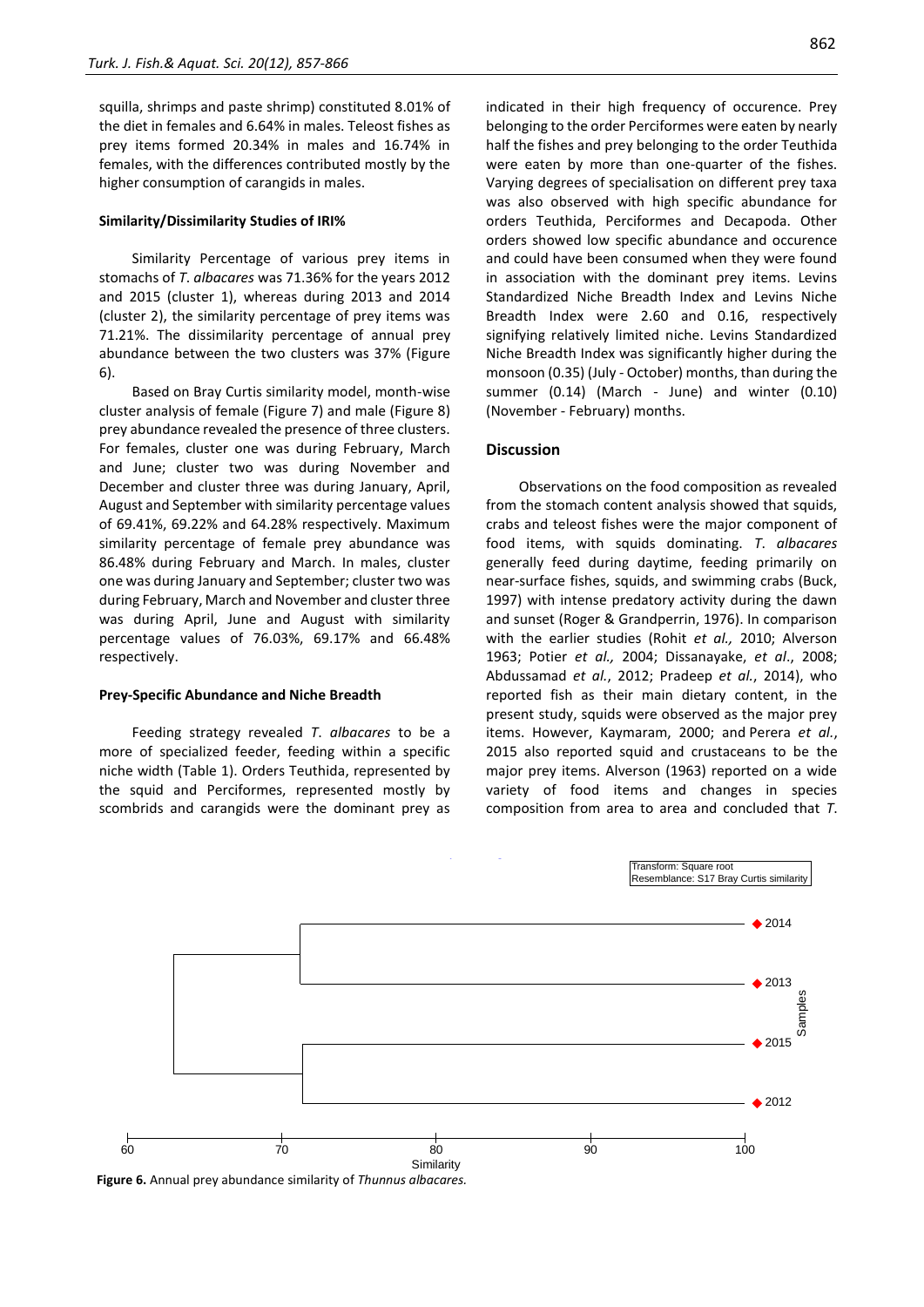

**Figure 7.** Seasonal prey abundance similarity in females of *Thunnus albacares.*



**Figure 8.** Seasonal prey abundance similarity in males of *Thunnus albacares.*

**Table 1.** Feeding strategy of *Thunnus albacares*

| Orders                   | Prey-specific Abundance % | Frequency of Occurence % |
|--------------------------|---------------------------|--------------------------|
| Decapoda                 | 0.07                      | 13.61                    |
| Clupeiformes             | 0.06                      | 4.58                     |
| Perciformes              | 0.49                      | 30.11                    |
| <b>Tetraodontiformes</b> | 0.02                      | 1.33                     |
| Sepiidae                 | 0.00                      | 0.11                     |
| Teuthidae                | 0.28                      | 44.53                    |
| <b>Beloniformes</b>      | 0.02                      | 0.69                     |
| Stomatopoda              | 0.03                      | 4.75                     |
| Octopoda                 | 0.01                      | 0.24                     |
| Sygnathiformes           | 0.00                      | 0.04                     |
| Anguilliformes           | 0.00                      | 0.04                     |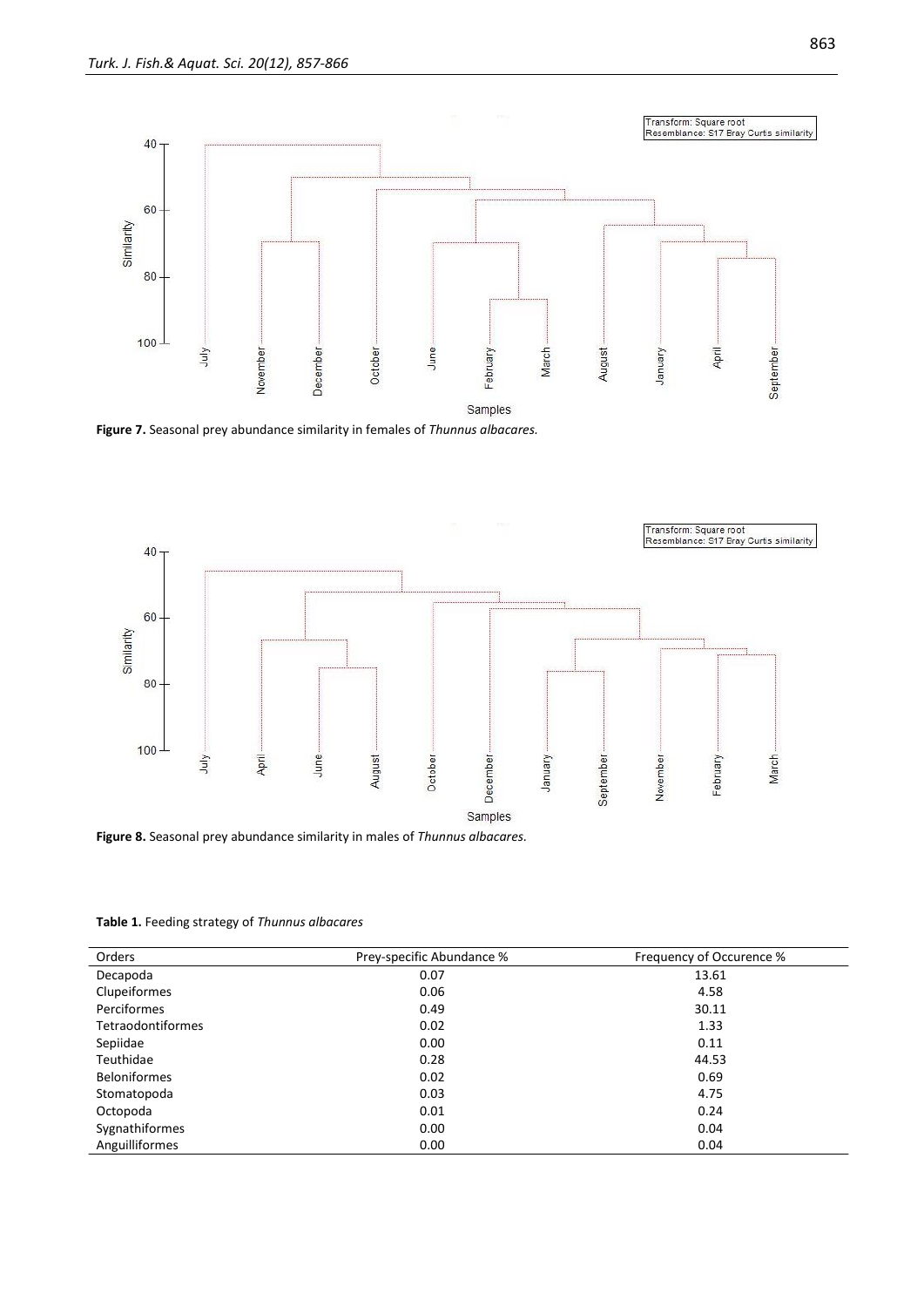*albacares* are non-selective feeders, foraging on whatever pelagic or benthic organisms that are locally available. Roger (1994) and Ménard & Marchal (2003) also recorded such non-selective foraging and suggested that once the prey concentration of one target species is detected, tuna can feed on this concentration until satiation. Abundance of a single species (squids, carangids, mackerels and semi digested fishes) in the stomachs (full and three-fourth full condition) of wellfed *T*. *albacares* during the present study is indicative of such a feeding behaviour. The species diversity in the diet is higher than that reported in the earlier studies of Sudarshan and John (1994). This may be related to the fact that the samples collected for the present study covered both the coastal and oceanic regions.

A switch in the diet to teleost fishes at sizes more than 50 cm fork length was observed in unison to the findings of Maldeniya, 1996 and Weng *et al.*, 2015, who reported fishes of above 50 cm fork length to become piscivorous with maximum consumption of cephalopods and crabs between 80 – 129 cm fork length. This could be attributed to the fact that with increase in mouth and body size of the fish, ontogenic shifts in diet contents permits it to catch a wide range of prey sizes and types (Labropoulou, & Eleftheriou, 1997). Feeding preferences were found not to vary significantly between the sexes. Sex based feeding tendency indicated *T*. *albacares* to be a non-specific predator with feeding in sexes depending on the prey availability. The rare occurrence of myctophids, unicorn cod and absence of other fishes or crustaceans which constitutes the Deep Scattering Layer in the diet components in the samples analysed is agreeable with the observations of Roger and Grandperrin (1976) and Potier *et al.* (2004), who reported that the micronektonic fish preyed upon by *T*. *albacares* are mostly the epipelagic ones and not, the vertically migrating ones which constitutes the deep scattering layer. The occurrence of small prey such as brachyuran megalopa in the stomach may be related to their availability in the vicinity and food selectivity of the gill rakers as suggested by Magnuson and Heitz (1971). Also, higher IRI% for semi digested finfishes and shellfishes indicate rapid digestive capability of the fish. Hence, stomach contents, in the present study, were analysed on the same day in which the fish was landed.

In the present study, with increase in size, feeding intensity increased. Fishes measuring 120 cm or more in fork length were found to possess mostly quarter full – gorged stomachs. Also, prey weight in relation to predator weight was high in fishes over 140 cm fork length. With increase in age and size of the fish, several morphological alterations happen resulting in enhanced mouth gape/aperture along with improved locomotive ability of the fish, thereby increasing their efficiency in catching prey (Ghosh, 2014). Annual similarity in the diet contents reflected the annual abundance and availability of various prey groups. Seasonal clusters in female and male prey abundance also indicated a nonselective feeding nature and the similarities in food composition between months could be inferred as caused due to the availability of particular prey species in those months in the habitat.

Abundance of species belonging to the orders Teuthida, Perciformes and Decapoda is indicative of a specialized feeding pattern in *T*. *albacares*. Limited niche width with varying degrees of specialised feeding on different orders was observed in the present study. However, as the orders Perciformes and Decapoda represent a wide variety of species, therefore, it can be concluded that *T*. *albacares* is a non-selective feeder, with the abundance and occurence of prey influenced more by their availability. Again, higher niche breadth during monsoon could be due to higher diversity of prey items. Research conducted by Inter American Tropical Tuna Commission (IATTC) indicated that *T*. *albacares* are generalist feeders and do not seek out specific prey species (Rohit *et al.*, 2010).

Apex predators like *T*. *albacares* play a very important role in the tropical open oceans. They are abundant and ubiquitous in the epipelagic ecosystem and produce substantial structural changes in the ecosystem when removed by fishing (Cox *et al.*, 2002; Watters *et al.*, 2003) and could have repercussions on the food web structure through top down, trophic cascades (Kitchell *et al.*, 1999). The present study on the diet of *T*. *albacares* adds to the knowledge on its role in the food web and will aid in evolving improved exploitation strategies, especially for an ecosystembased management of *T*. *albacares* fisheries along the east coast of India.

### **Acknowledgements**

Gratitude is expressed by the authors to Director, ICAR-CMFRI and Head, Pelagic Fisheries Division, ICAR-CMFRI for the encouragement and whole-hearted support provided for the study. The contribution of Indian Council of Agricultural Research for financing the study through the Institute funded research project entitled "Development of strategies to sustain the stock and fishery of large pelagics in Indian waters" project code IXX09380 deserves great appreciation.

#### **References**

Abdussamad, E.M., Koya, K.P., Rohit, P., Joshi, K.K., Ghosh, S., Elayathu, M.N.K., & Rao, G.S. (2012). Fishery of yellowfin tuna Thunnus albacares (Bonnaterre, 1788) in the Indian EEZ with special reference to their biology and population characteristics. *Indian Journal of Fisheries*, *59*(3), 43-51.

http://eprints.cmfri.org.in/9105/1/Abdussamad\_43- 51.pdf

- Alverson, F.G. (1963). The food of yellowfin and skipjack tunas in the eastern tropical Pacific Ocean. *Inter-American Tropical Tuna Commission Bulletin*, *7*(5), 293-396.
- Amundsen, P.A., Gabler, H.M., & Staldvik, F.J. (1996). A new approach to graphical analysis of feeding strategy from stomach contents data—modification of the Costello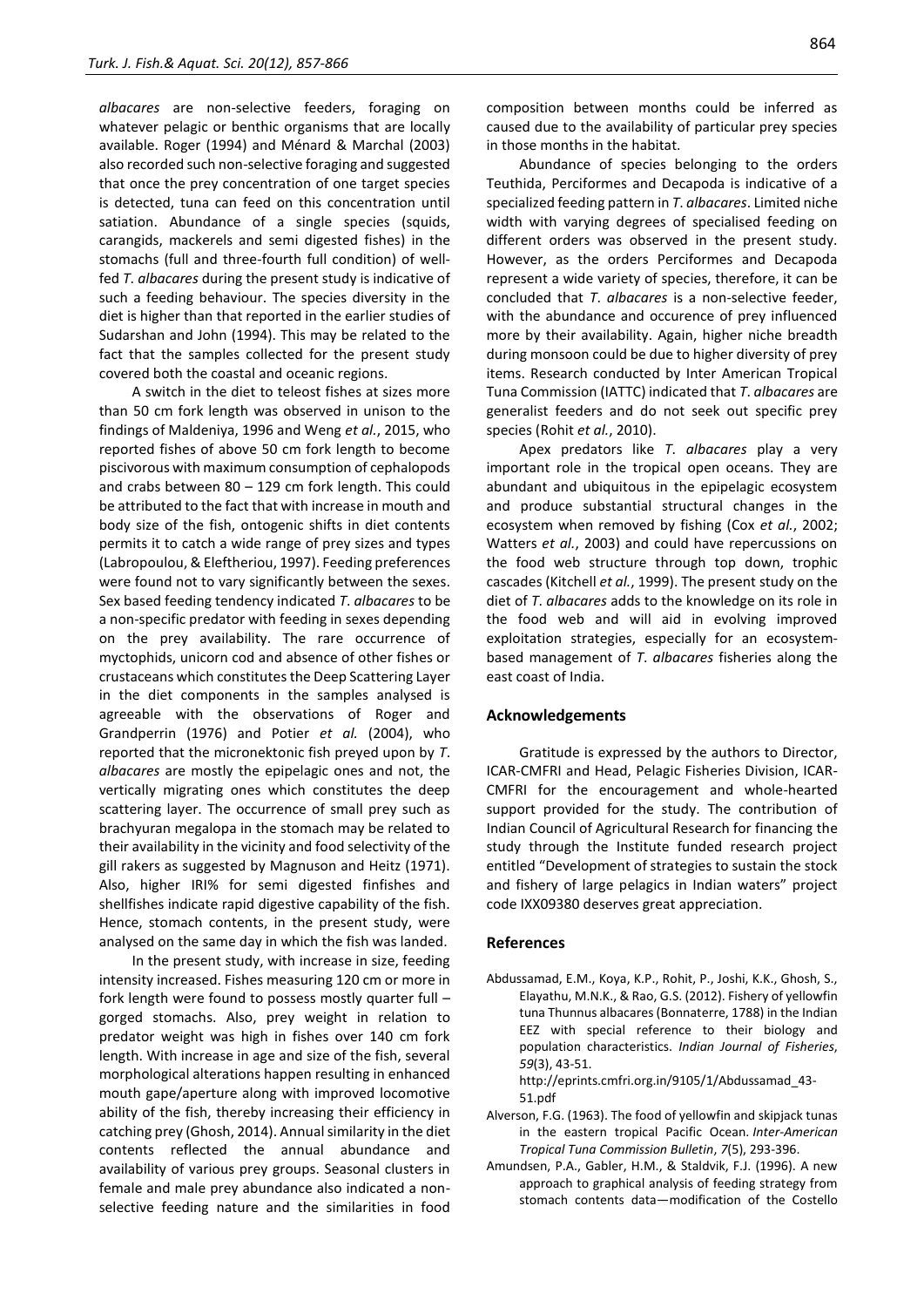(1990) method. *Journal of fish biology*, *48*(4), 607-614. https://doi.org/10.1111/j.1095-8649.1996.tb01455.x

- Buck, E.H. (1997). Dolphin Protection and Tuna Seining, CRS Issue Brief for Congress, No. 96011. Washington: Environment and Natural Resources Policy Division, U.S. Congressional Research Service.
- Clarke, K.R., & Gorley, R.N. (2006). Primer. Primer-E (6th edition).
- Cox, S.P., Essington, T.E., Kitchell, J.F., Martell, S.J., Walters, C.J., Boggs, C., & Kaplan, I. (2002). Reconstructing ecosystem dynamics in the central Pacific Ocean, 1952 1998. II. A preliminary assessment of the trophic impacts of fishing and effects on tuna dynamics. *Canadian Journal of Fisheries and Aquatic Sciences*, *59*(11), 1736- 1747. https://doi.org/10.1139/f02-138
- Dissanayake, D.C.T., Samaraweera, E.K.V., & Amarasiri, C. (2008). Fishery and feeding habits of yellowfin tuna (*Thunnus albacares*) targeted by coastal tuna longlining in the north western and north eastern coasts of Sri Lanka. *Sri Lanka J Aquat Sci*, *13*, 1-21.
- FAO, 2016. The state of world fisheries and aquaculture 2016. Contributing to food security and nutrition for all. Food and agriculture organization of the United Nations, Rome. http://www.fao.org/3/a-i5555e.pdf
- Ghosh, S. (2014). Fishery, reproductive biology and diet characteristics of Bombay duck *Harpadon nehereus*from the Saurashtra coast. *Indian Journal of Marine Sciences*, *43*(3), 418-426.

http://nopr.niscair.res.in/handle/123456789/27333.

- Govindraj, K., John, M.E., Premchand, B., Unnikrishnan, N., Jacob Thomas & Somvanshi, V.S. (2000). Oceanic Tuna resources in the North West region of India EEZ. Bulletin of Fishery Survey of India (No. 27). Fishery Survey of India.
- John, M.E. (1995). *Studies on yellowfin tuna, Thunnus albacares (Bonnaterre, 1788) in the Indian Seas* (PhD Thesis). University of Mumbai.
- Kaymaram, F. (2000). *Population dynamics and management of yellowfin tuna (Thunnus albacares) of the Oman Sea* (PhD Thesis). Islamic Azad University, Science and Research Branch.
- Kitchell, J.F., Boggs, C.H., He, X. & Walters, C.J., (1999). Keystone predators in the Central Pacific. Ecosystem Approaches to Fisheries Management. In. *Proceedings of the Symposium on Ecosystem Considerations in Fisheries Management* (pp 665-684). University of Alaska Sea Grant, AK-SG-99-01. 756 pp.
- Labropoulou, M., & Eleftheriou, A. (1997). The foraging ecology of two pairs of congeneric demersal fish species: importance of morphological characteristics in prey selection. *Journal of fish biology*, *50*(2), 324-340. https://doi.org/10.1111/j.1095-8649.1997.tb01361.x
- Levins, R. (1968). Evolution in changing environments: some theoretical explorations (No. 2). Princeton University Press.
- Magnuson, J.J., & Heitz, J.G. (1971). Gill raker apparatus and food selectivity among mackerels, tunas and dolphins. *Fish. Bull*, *69*(2), 361-370. https://pdfs.semanticscholar.org/3885/a916040773ffdf 7d206532bd661b010cc6cf.pdf
- Maldeniya, R. (1996). Food consumption of yellowfin tuna, Thunnus albacares, in Sri Lankan waters. *Environmental biology of fishes*, *47*(1), 101-107. https://doi.org/10.1007/BF00002384

Ménard, F., & Marchal, E. (2003). Foraging behaviour of tuna feeding on small schooling Vinciguerria nimbaria in the surface layer of the equatorial Atlantic Ocean. *Aquatic Living Resources*, *16*(3), 231-238.

https://doi.org/10.1016/S0990-7440(03)00040-8.

- Perera, H.A.C.C., Maldeniya, R., Weerasekara, S.A., & Senadheera, S.P.S.D. (2015). *Opportunistic dietary nature of yellowfin tuna (Thunnus albacares): occurrence of polythene and plastic debris in the stomach*. In. IOTC proceedings of Working Party on Tropical Tunas, WPTT17-19. IOTC.
- Pillai, P.P., Said Koya, K.P., Pillai, N.G.K. & Jayaprakash, A.A. (1993). Fishery biology of yellowfin tuna occurring in oceanic fishing in Indian Seas. In. John, M. E., & Sudarshan, D. (Eds). Tuna research in India. Fishery Survey of India.
- Pinkas, L., Oliphant, M.S. & Iverson, I.L.K. (1971). Food habits of albacore, bluefin tuna and bonito in Californian waters. Fish Bulletin (No. 152). Dept of Fish and Game. 105 pp.
- Potier, M., Marsac, F., Lucas, V., Sabatié, R., Hallier, J.P., & Ménard, F. (2004). Feeding partitioning among tuna taken in surface and mid-water layers: the case of yellowfin (*Thunnus albacares*) and bigeye (*T. obesus*) in the western tropical Indian Ocean. *Western Indian Ocean Journal of Marine Science*, *3*(1), 51-62.
- Pradeep, H.D., Swapnil, S.S., Dwivedi, S.K., Ramachandran, S., & Premchand. (2014). Distribution, abundance and biology of yellowfin tuna, *Thunnus albacares* (Bonnaterre, 1788) in the Andaman and Nicobar waters, Journal of the Andaman Science Association Vol. 19(2),  $191 - 200$ .
- Roger, C. 1994. On feeding conditions for surface tunas (yellowfin, *Thunnus albacares* and skipjack, *Katsuwonus pelamis*) in the western Indian Ocean. In: Ardill, J. D. (Ed.), *Proceedings of the expert consultation on Indian Ocean Tunas*. 5th session. IPTP Coll. Vol. Work, Doc., 8: pp.131-135.
- Roger, C., & Grandperrin, R. (1976). Pelagic food webs in the tropical Pacific. *Limnology and Oceanography*, *21*(5), 731-735. https://doi.org/10.4319/lo.1976.21.5.0731
- Rohit, P., & Ram Mohan, K. (2009). Fishery and biological aspects of yellowfin tuna Thunnus albacares along Andhra coast, India. *Asian Fisheries Science*, *22*(1), 235- 244.
- Rohit, P., Rao, G.S., & Ram Mohan, K. (2010). Feeding strategies and diet composition of yellowfin tuna Thunnus albacares (Bonnaterre, 1788) caught along Andhra Pradesh, east coast of India. *Indian Journal of Fisheries*, *57*(4), 13-19.
- Rohit, P., Rao, G.S., & Rammohan, K. (2008). Yellowfin tuna fishery by traditional fishermen at Visakhapatnam, Andhra Pradesh. *Journal of the Marine Biological Association of India*, *50*(1), 62-68.
- Somvanshi, V.S. (2002). Review of biological aspects of yellowfin tuna (*Thunnus albacares*) from the Indian Ocean. In. IOTC Proceedings of Working Party on Tropical Tunas WPTT02-29 no. 5 (pp. 420-426). Shanghai, China.
- Sudarsan, D. & John, M.E. (1994). Further studies on biological aspects of yellowfin tuna in the Indian EEZ. In: Ardill, J.D. (Ed.), Proceedings of the expert consultation on Indian Ocean tunas, 5th session IPTP collective vol., 8. pp. 135- 141.